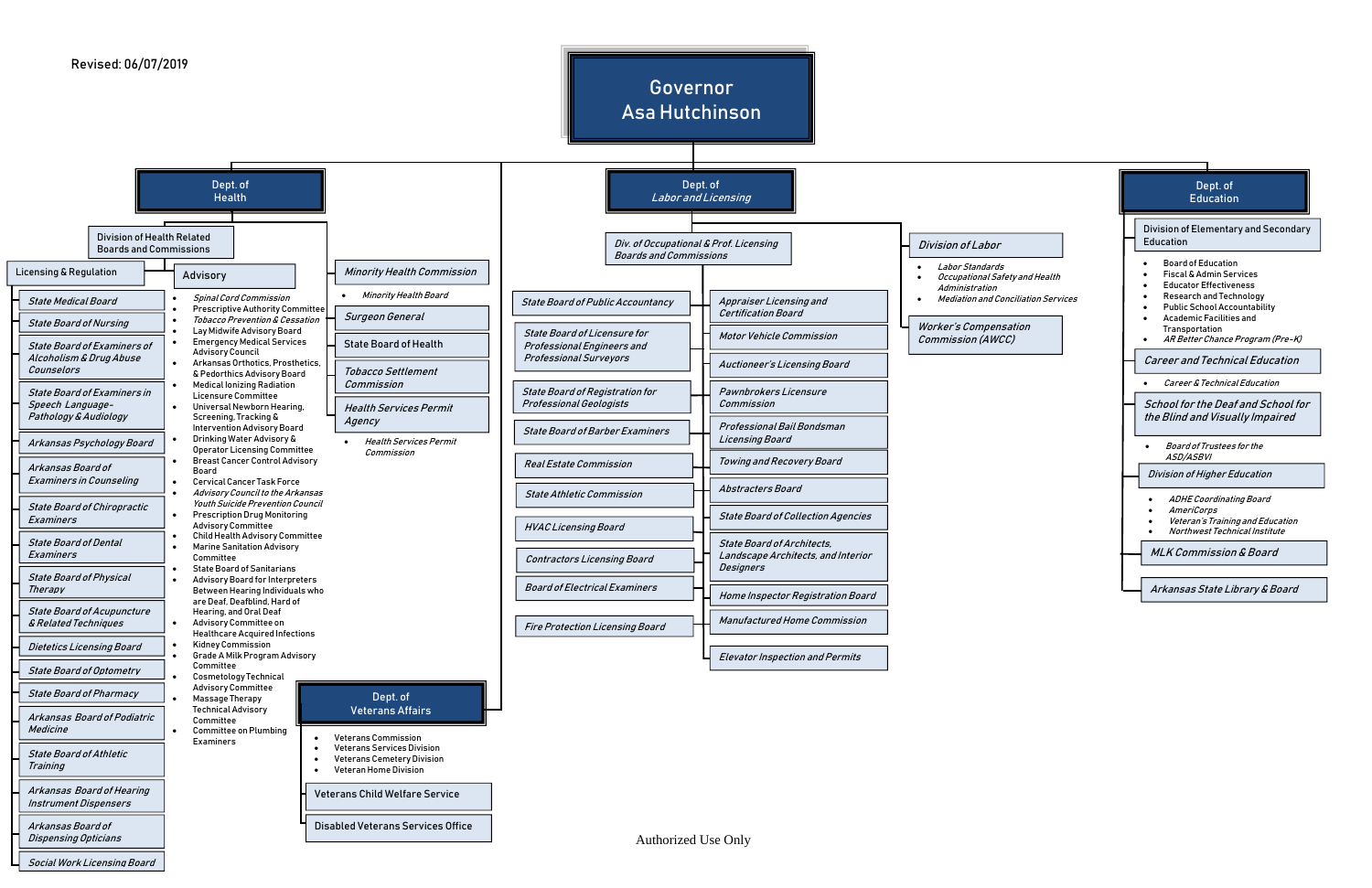# Governor Asa Hutchinson

| ion                         |  | Dept. of<br><b>Human Services</b>                                                               |
|-----------------------------|--|-------------------------------------------------------------------------------------------------|
| livision                    |  | <b>Division of Medical Services (DMS)</b>                                                       |
| ٠y                          |  | <b>Division of County Operations (DCO)</b>                                                      |
|                             |  | <b>Drug Director</b>                                                                            |
|                             |  | Arkansas Alcohol and Drug Abuse<br><b>Coordination Council</b>                                  |
|                             |  | Division of Provider Services &<br><b>Quality Assurance (DPSQA)</b>                             |
|                             |  | Division of Aging, Adult, &<br><b>Behavioral Health Services</b><br>(DAABHS)                    |
| วท                          |  | Governor's Advisory Council on Aging<br>(GACA)                                                  |
| ement<br>n                  |  | Division of Child Care & Early<br><b>Childhood Education (DCCECE)</b>                           |
| ission                      |  | <b>Division of Youth Services (DYS)</b>                                                         |
| cement<br><i>Board</i>      |  | <b>State Council for Interstate Juvenile</b><br>Supervision<br>Governor's Juvenile Reform Board |
| )isabilities                |  | Civilian Student Training Program<br>(CSTP)                                                     |
| e:                          |  | Division of Children & Family<br>Services (DCFS)                                                |
| ministrative Services<br>.s |  | <b>Board of Developmental Disabilities</b><br>Services                                          |
|                             |  | <b>Division of Developmental</b><br><b>Disabilities Services (DDS)</b>                          |

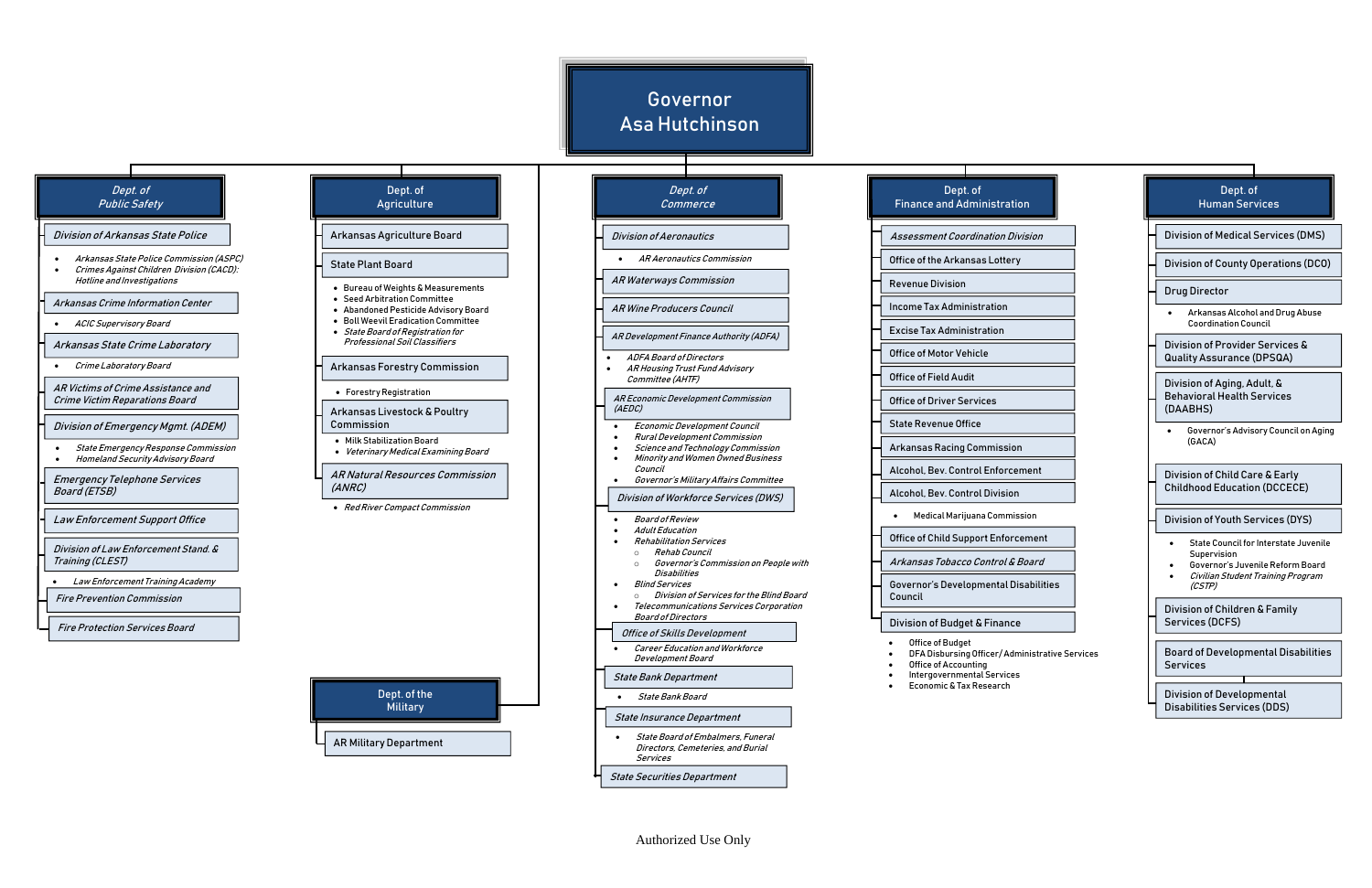## Authorized Use Only

- Parks, Rec. & Travel Commission
- War Memorial Commission
- Outdoor Rec. Grants Advisory Comm.

#### Division of Tourism



Governor

Asa Hutchinson

Capitol Zoning District Commission

 Governor's Council on Cycling Great River Road Commission

### Keep Arkansas Beautiful

### Division of Heritage



Riverside Vo-Tech School

Sentencing Commission

Office of Criminal Detention

Facilities

Parole Board

State Council for Interstate Commission for Adult Offender Supervision

- Arkansas State Archives
- History Commission and Black History Commission
- Arkansas Arts Council
- Arkansas Natural Heritage Commission
- Arkansas Historic Preservation Program and State Review Board
- Mosaic Templars Cultural Center and Board
- Delta Cultural Center and Board
- Historic Arkansas Museum and Historic Arkansas Commission
- Old State House Museum and Old State House Museum Commission
- Arkansas Natural and Cultural Heritage Advisory Committee
- Arkansas Natural and Cultural Resource Council